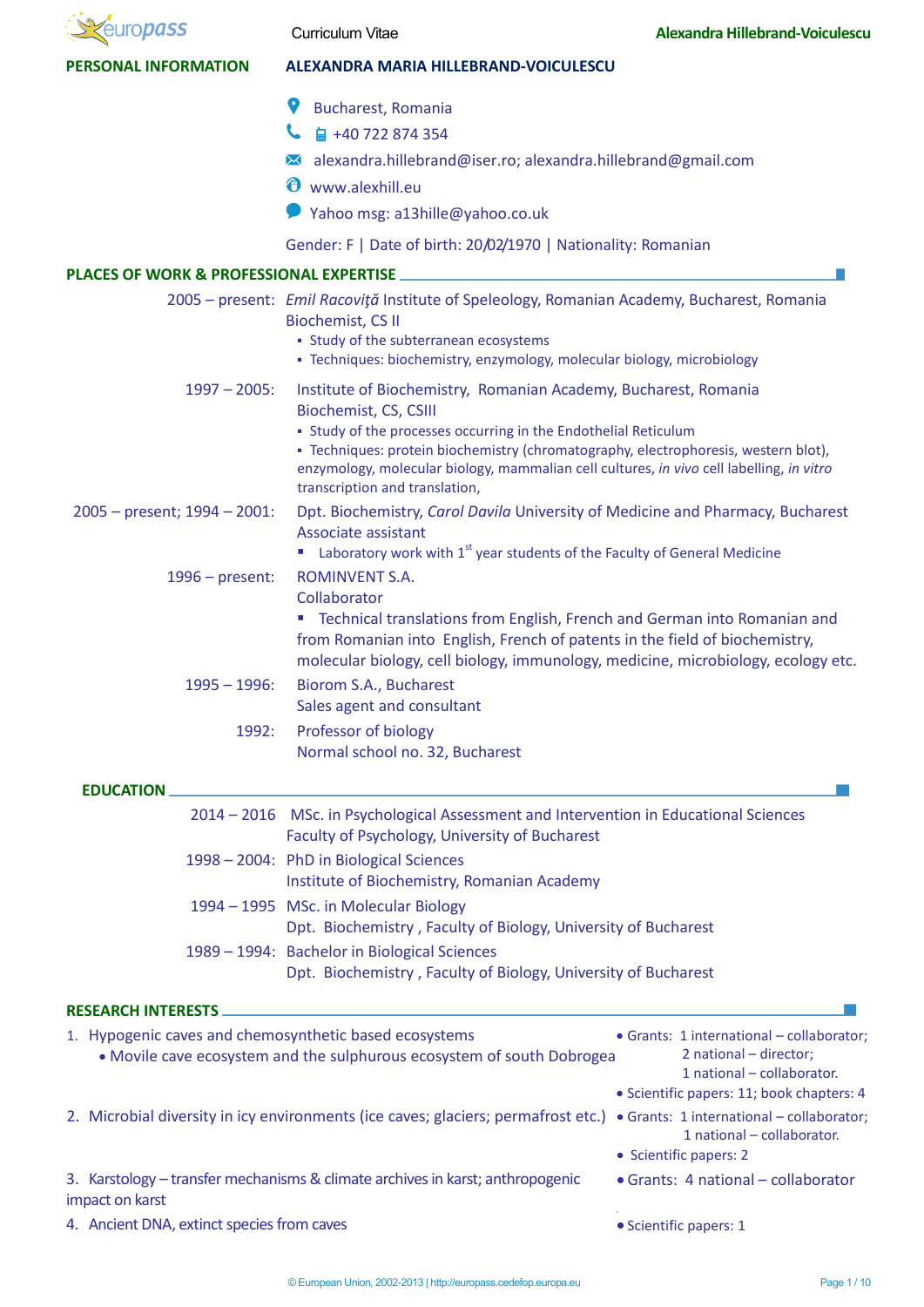

#### **RESEARCH INTERESTS (cont.)**

- 5. Processes occurring in the Endoplasmic Reticulum glycoproteins maturation Grants: 1 international collaborator;
	- 1 national collaborator.
	- Scientific papers: 8

#### See:  $\bullet$  the List of publications (scientific papers and books chapters) in annex 1;

- the List of grants and projects in annex 2;
- the List of Conferences, Workshops and Scientific Meetings in annex 3;
- the List of Professional Societies I am a member of in annex 4;
- the List of Editorial Boards I am a member of in aneex 5;

**FELLOWSHIPS, WORKING VISITS** (see list in annex 6)

[1](#page-1-0)999 – 2015:  $\blacksquare$  2 Fellowships: 1 DAAD<sup>1</sup>, 1 Marie Curie fellowship on protein glycosylation and folding;

■ 5 working visits at:

- Max Plack Institute, Dortmund, Germany – on fluorescently labelled proteins obtained through the intein mediated ligation

- Dep. Microbiology, University of Hamburg – on microbiology;

- Max-Planck Institute for Evolutionary Anthropology, Leipzig, Germany – on ancient DNA isolation and analysis;

- School of Life Sciences, University Warwick, UK – on methanogenic archaea communities from Movile Cave (Romania) biofilms and sediments

**[2](#page-1-1)** academic exchanges at: - Institute of Soil Biology, ASCR<sup>2</sup>, Cescke Budejovice, Czech Republic - Institute of Microbiology, ASCR, Prague, Czech Republic

Both on the microbial communities from caves with focus on fungi

**1** short term scientific mission at the Unity of Ecology, Systematics and Evolution (ESE, CNRS UMR8079), University Paris-Sud, Orsay, France – on protists from Movile Cave

### **COURSES** (see list in annex 7)

1995 – 2012: Several courses on karstology and hydrogeology, molecular zoology, biospeleology and glycosciences organised in Romania, Greece, Russia and China

### **OTHER INTERESTS**

## • **ENVIRONMENT PROTECTION**

1994 – to date: Group for Underwater and Speleological Exploration (GESS<sup>[3](#page-1-2)</sup>)

- since 2015: Director of the Protected Areas Department
- since 2005: custodian of two natural protected areas that were later declared Natura2000 sites

**Courses on environment protection** (see annex 8): 3 tematic courses

### **Achievements in the field of environment protection**

- Tentative list to declare Movile Cave and the sulphurous ecosystem of South Dobrogea UNESCO site;
- Regulations for the ROSCI114 *Hergheliei Swamp – Obanul Mare and Movile Cave*, ROSCI0191 *Limanu Cave* Natura2000 sites and *Izverna Cave* natural reserve;
- Management Plans for the ROSCI114 *Hergheliei Swamp – Obanul Mare and Movile Cave*, ROSCI0191 *Limanu Cave* Natura2000 sites and *Izverna Cave* natural reserve.

### **Ecological education & communication**

- **2010 – present** *SCUBA\_Speleo Adventure[4](#page-1-3)*
	- **2012** Bucharest (Romania): *Dobrogea. Entre Terre Et Mer, L'Ampreinte du Temps Et Du L'Homme* conference

Lecture: *Le Monde Souterrain Invisible De Dobrogea Du Sud* – **Hillebrand-Voiculescu A.M.**

**2008** Sinaia (Romania): *Karstic Legacy Vulnerability in Natural Protected Areas* – workshop Lecture (Ro): *Quo Vadis the Geopark Mehedinţi Plateau?* - **Hillebrand A.**, Lascu C., Drăguşin V., Isverceanu E.

**<sup>2002 –</sup> present** Seminaries for students of the Faculty of Biology of the *Ovidius* University, Constanţa, Romania

<span id="page-1-0"></span> $\frac{1}{1}$  $^1$  DAAD = Deutscher Akademischer Austauschdienst (German Academic Exchange Service)

<sup>2</sup> ASCR = Academy of Sciences of the Czech Republic <sup>3</sup>

<span id="page-1-2"></span><span id="page-1-1"></span> $3\overline{G}$ GESS = Grupul de Explorări Subacvatice și Speologice

<span id="page-1-3"></span><sup>4</sup> *SCUBA\_Speleo Adventure* = kid camp for children (11 to 14) aiming to increase awareness about the ecological risks of underwater (by SCUBA diving), underground (by caving) and surface ecosystems by visiting and describing the underwater, underground and surface natural protected areas in South Dobrogea, Romania; - the field trips are complemented with laboratory activities (microscopy observation, chemistry) and documentaries on underwater/underground fauna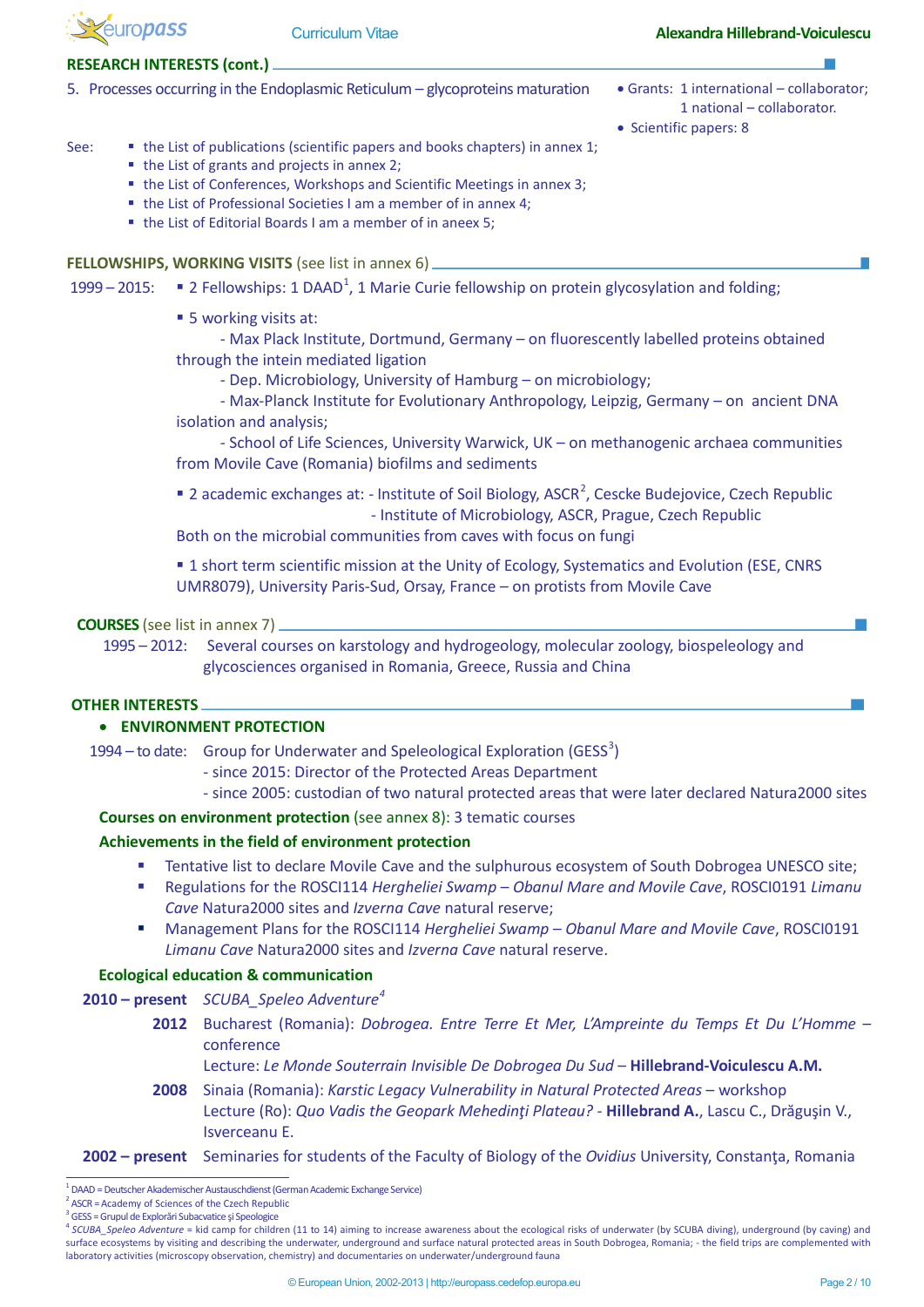

# **Exploration**

**2004 – 2008** Member of the support team during the exploration of Izverna Cave and the nearby karstic area **1996 – to date** Member of the team making documentaries, photographic albums etc.

# • **EDUCATIONAL SCIENCES AND VOCATIONAL COUNSELLING**

**Education in the field of educational sciences/counselling**

- 2015 2016 Course of Career Counselling NBCC – GCDF
- 2014 2016 MSc in Pshychological Assessment and Intervention in Educational Sciences Faculty of Psychology, Bucharest University, Romania

# **Achievements in the field of educational sciences/counselling**

2016 NBCC 2016 GCDF award

## **SKILLS**

# • **Foreign languages**

|         | Understanding |                | <b>Speaking</b> |                  | <b>Writing</b> |    |
|---------|---------------|----------------|-----------------|------------------|----------------|----|
|         | Listening     | Reading        | Conversation    | <b>Discourse</b> |                |    |
| French  |               | C2             |                 | C2               | C2             | C2 |
| English |               | C2             | C2              | C2               | C2             | C2 |
| German  |               | B <sub>2</sub> | C <sub>1</sub>  | C1               | C1             | C1 |
| Spanish | <b>B2</b>     | B <sub>2</sub> | <b>B1</b>       | A <sub>2</sub>   | A2             |    |

# • **Communication Skills**

Very good communication skills as a result of my selling (1 year), teaching (1 year – normal school; >20 years – university) expertise, lecturing during numerous conferences and workshops, as well as my training in the frame of the MSc program Psychological Assessment and Intervention in Educational Sciences (Faculty of Psychology and Educational Sciences, Bucharest University, Romania

## • **Management Skills**

Very good management skills:

- certified Project Manager (since 2010; SC Ira Test Consult srl, Bucharest, Romania);

- coordinator of the Romanian research team in two international scientific projects;

- director of five national scientific projects;

- secretary of the Romanian Society of Biochemistry and Molecular Biology (2003 – 2004) – organiser of several international courses and conferences;

- member of the Management committee of the COST action *Origins* TD1308: *Origins and Evolution of Life on Earth and in the Universe*;

- director of the Dep. Protected Areas at GESS (since 2014);

- organiser of *SCUBA\_Speleo Adventure* (since 2010)

# • **Teaching Skills**

Exceptional teaching skills: 1 year biology professor school, since 1994 associate assistant at the Faculty of *Carol Davila* Medicine and Pharmacy, Bucharest; since 2016 member of a PhD coordinating team

## • **Other Skills**

SCUBA diver (since 2008: Intro Cave Diver (IANTD); since 2006: Master Scuba Diver (NAUI))

Alpine Speleological Technique (since 2015; Romanian Federation of Speleology)

First Aid (since 2008, Red Cross Romania)

## **MISCELLANEOUS**

• **Certified person** (ID no.25363150)

Main Activity:

Research – Development in Biological Sciences and Engineering (CAEN<sup>[5](#page-2-0)</sup>: 7219); Secondary activities:

- Educational support (summer schools, laboratory activities; CAEN: 8560);
- **Sporting activities (CAEN: 9319)**
- Translations and interpreting (CAEN: 7430)

<span id="page-2-0"></span>5 CAEN = Clasificarea Activităţilor din Economia Naţională, Nomenclature des Activités Économiques dans la Communauté Européenne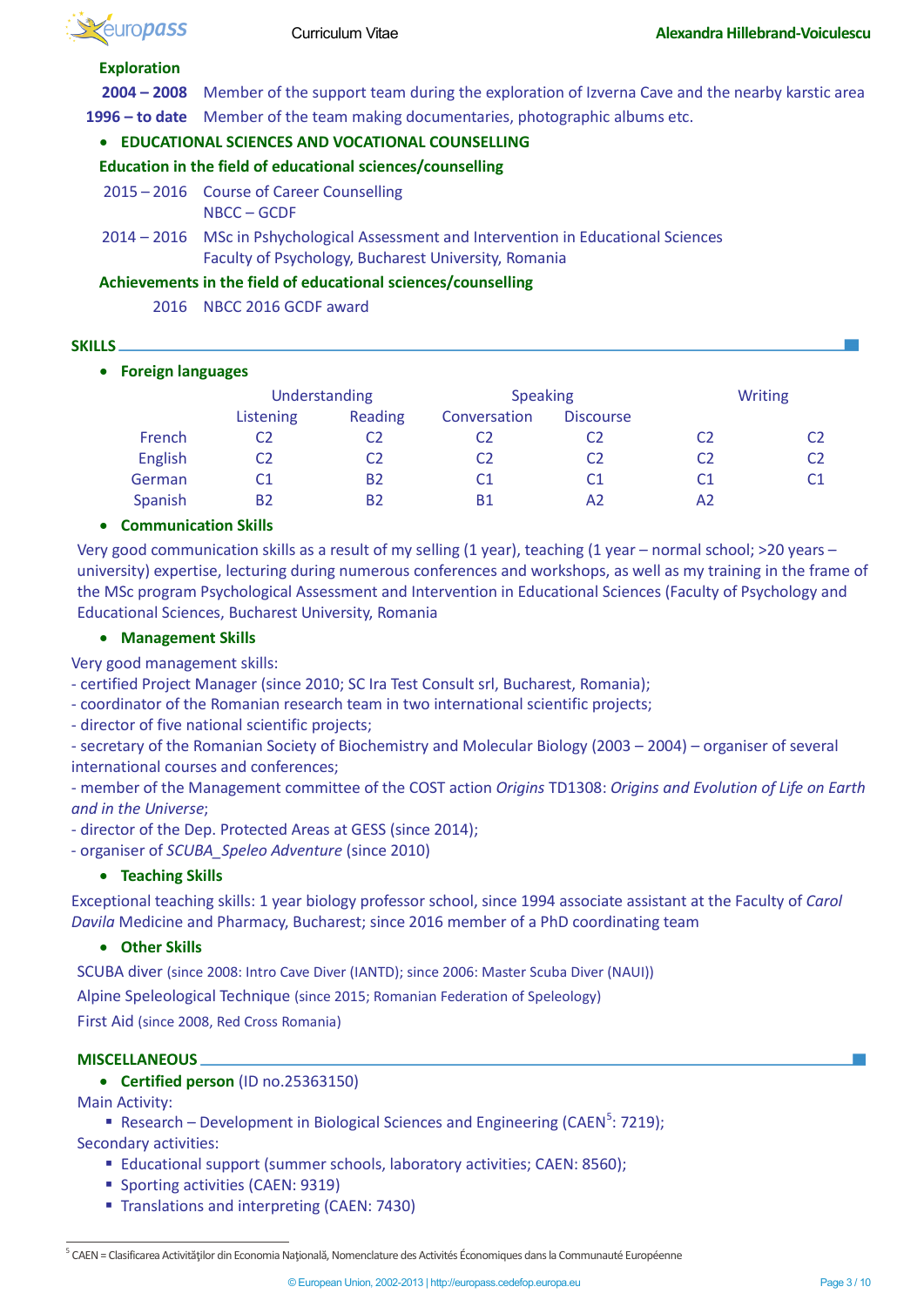

**SCIENTIFIC PAPERS**

#### **Annex 1**

#### **PUBLICATIONS**

- **1.** Kumaresan D., Stephenson J., Doxey A.C., Bandukwala H., Brooks E., **Hillebrand-Voiculescu A.**, Whiteley A.S., Murrell J.C. (2018) *Aerobic proteobacterial methylotrophs in Movile Cave: genomic and metagenomic analyses*, *Microbiome*, *in press*
- **2.** Novakova A, Hubka V, **Hillebrand-Voiculescu AM** (2017) *Cultivable microscopic fungi from an underground chemosynthesis-based ecosystem. A preliminary study*, *Folia Microbiologica*, doi 10.1007/s12223-017-0527-6
- **3.** Chang D, Knapp M, Enk J, Lippold S, Kircher M, Lister A, MacPhee RDE, Widga C, Czechowski P, Sommer R, Hodges E, Stümpel N, Barnes I, Dalén L, Derevianko A, Germonpré M, **Hillebrand-Voiculescu A**, Constantin S, Kuznetsova T, Mol D, Rathgeber T, Rosendahl W, Tikhonov AN, Willerslev E, Hannon G, Lalueza-Fox C, Joger U, Poinar H, Hofreiter M, Shapiro B (2017) *The evolutionary and phylogeographic history of woolly mammoths: a comprehensive mitogenomic analysis*, *Scientific Reports*, 7, 44585, doi: 10.1038/srep44585
- **4.** Stephenson J, Kumaresan D, **Hillebrand-Voiculescu AM**, Murrell JC (2017) *Draft genome sequence of the methane oxidizing bacterium "Candidatus Methylomonas sp. LWB" isolated from Movile Cave*, *Genome Announc.*, 5: e01491- 16 (https://doi.org/10.1128/genomeA.01491-16)
- **5.** Kumaresan D, Wischer D, **Hillebrand-Voiculescu AM**, Murrell JC (2015) *Draft Genome Sequences of Facultative Methylotrophs, Gemmobacter sp. Strain LW1 and Mesorhizobium sp. Strain 1M-11, Isolated from Movile Cave, Romania*, *Genome Announc.*, 3:doi:10.1128/genomeA.01266-15
- **6.** Wischer D, Kumaresan D, Johnston A, El Khawand M, Stephenson J, **Hillebrand-Voiculescu A.M.**, Chen Y, Murrell J.C. (2015) *Bacterial metabolism of methylated amines and identification of novel methylotrophs in Movile Cave*, *The ISME J.*, 9(1): 195-206; doi:10.1038/ismej.2014.102
- **7. Hillebrand-Voiculescu A.M.**, Iţcuş C, Ardelean I, Pascu DM, Perşoiu A, Rusu A, Brad T, Popa E, Onac BP, Purcarea C. (2014) *Searching for Cold-Adapted Microorganisms in the Underground Glacier of Scări șoara Ice Cave, Romania*, *Acta Carsologica*, 43(2-3): 319-329;
- **8.** Schirmack J., Mangelsdorf K., Ganzert L., Sand W., **Hillebrand-Voiculescu A.**, Wagner D. (2014) *Methanobacterium movilense sp. nov., a Hydrogenotrophic, Secondary Alcohol Utilizing Methanogen from the Anoxic Sediment of the Subsurface Lake in Movile Cave, Romania*, *Int. J. Sys. Evol. Microbiol.*, 64(Pt 2): 522-527; doi:10.1099/ijs.0.057224-0
- **9.** Lars Ganzert L., Schirmack J., Alawi M., Mangelsdorf K., Sand W., **Hillebrand-Voiculescu A.**, Wagner D. (2014) *[Methanosarcina spelaei sp. nov., a methanogenic archaeon isolated from a floating biofilm of a subsurface](http://ijs.sgmjournals.org/content/64/Pt_10/3478.short)  [sulphurous lake](http://ijs.sgmjournals.org/content/64/Pt_10/3478.short)*, *Int. J. Sys. Evol. Microbiol.*, 64(Pt 10): 3478-3484; doi: 10.1099/ijs.0.064956-0
- **10.** Flot JF, Bauermeister J., Brad T, **Hillebrand-Voiculescu A.**, Sarbu SI, Dattagupta S. (2014) *Niphargus-Thiothrix associations may be widespread in sulfidic groundwaters: evidence from southeastern Romania*, *Molec. Ecol.*, 23(6): 1405-1417; doi: 10.1111/mec.12461;
- **11.** Kumaresan D., Wischer D., Stephenson J., **Hillebrand-Voiculescu A.**, Murrell J.C., 2013, *Microbiology of Movile Cave – A Chemolithoautotrophic Ecosystem*, *Geomicrobiol. J.,* 31(3): 186 – 193, doi: 10.1080/01490451.2013.839764
- 12. Hillebrand-Voiculescu A., Rusu A., Itcus C., Persoiu A., Brad T., Pascu M.D., Ardelean I., Onac B.P., Purcărea C., 2013, *Bacterial 16S-rRNA Gene Clone Library from Recent Ice Stalagmites of Scăriṣoara Cave*, *Rom. J. Biochem.*, 50(2): 109–118
- **13.** Chen Y., Boden R., **Hillebrand A.**, Baciu M., Kumaresan D., Moussard H., Murrell J.C., 2009, *[Life Without Light:](http://apps.webofknowledge.com/full_record.do?product=UA&search_mode=Refine&qid=3&SID=S1C4cBFllNKi5h9mloC&page=1&doc=1&cacheurlFromRightClick=no)  Microbial Diversity and Evidence of Sulfur- [and Ammonium-Based Chemolithotrophy in Movile Cave](http://apps.webofknowledge.com/full_record.do?product=UA&search_mode=Refine&qid=3&SID=S1C4cBFllNKi5h9mloC&page=1&doc=1&cacheurlFromRightClick=no)*, *ISME J*, 3(9): 1093-104;
- **14.** Falniowski A., Szarowska M., Sirbu I., **Hillebrand A.**, Baciu M., 2008, *Heleobia Dobrogica (Grossu & Negrea,*  1989)(Gastropoda: Rissooidea: Cochliopidae) and the Estimated Time of its Isolation in a Continental Analogue of *Hydrothermal Vents*, *Molluscan Research*, 28(3): 165–170;
- **15.** Durek T., Alexandrov K., Goody R. S., **Hillebrand A.**, Heinemann I., Waldmann H., 2004, *Synthesis of Fluorescently Labeled Mono- and Diprenylated Rab7 GTPase*, *J. Am. Chem. Soc.*, 126(50): 16368-78;
- **16.** J. Ciopraga, **Hillebrand A.**, L. Matei, 2004, *Disulfide Bonds Formation And Role In Prokaryotic And Eukaryotic Cells*, *Rom. J. Biochem.*, 41(1): 65-79
- **17.** Ciopraga J., **Hillebrand A.**, 2003, *Protein Disulfid Isomerase: A Multifunctional Folding Oxidoreductase*, *Rom. J. Biochem.*, 40: 77-99
- **18. Hillebrand A. M**, Petrescu S. M, Bulleid N. J., 2002, *Folding Of Tyrosinase In An In Vitro Translation System*, *Eur. J. Biochem.* 269 (suppl. 1): 64 (PS3-037);
- **19.** Ciopraga, J, **Hillebrand A**, Petrescu S., 2002, *Protein Disulfid Isomerase Activity In Melanoma Cells*, *Rom. J. Biochem.*, 39: 3-11
- **20. Hillebrand A. M.**, 2002, *Folding Enzymes In Glycoproteins Maturation*, *Rom. J. Biochem.*, 39: 71-82
- **21.** Melcher R, **Hillebrand A**, Bahr U, Schroder B, Karas M, Hasilik A, 2000, *Glycosylation-Site-Selective Synthesis Of N-Acetyl-Lactosamine Repeats In Bis-Glycosylated Human Lysozyme*, *Biochem J.*, 348 (Pt 3): 507-515;
- **22.** Iakovenko A., Rostkova E., Merzlyak E., **Hillebrand A.M.**, Thomä N.H., Goody R.S., Alexandrov K., 2000, *Semi-Synthetic Rab Proteins As Tools For Studying Intermolecular Interactions*, *FEBS Lett*., 468(2-3): 155-8;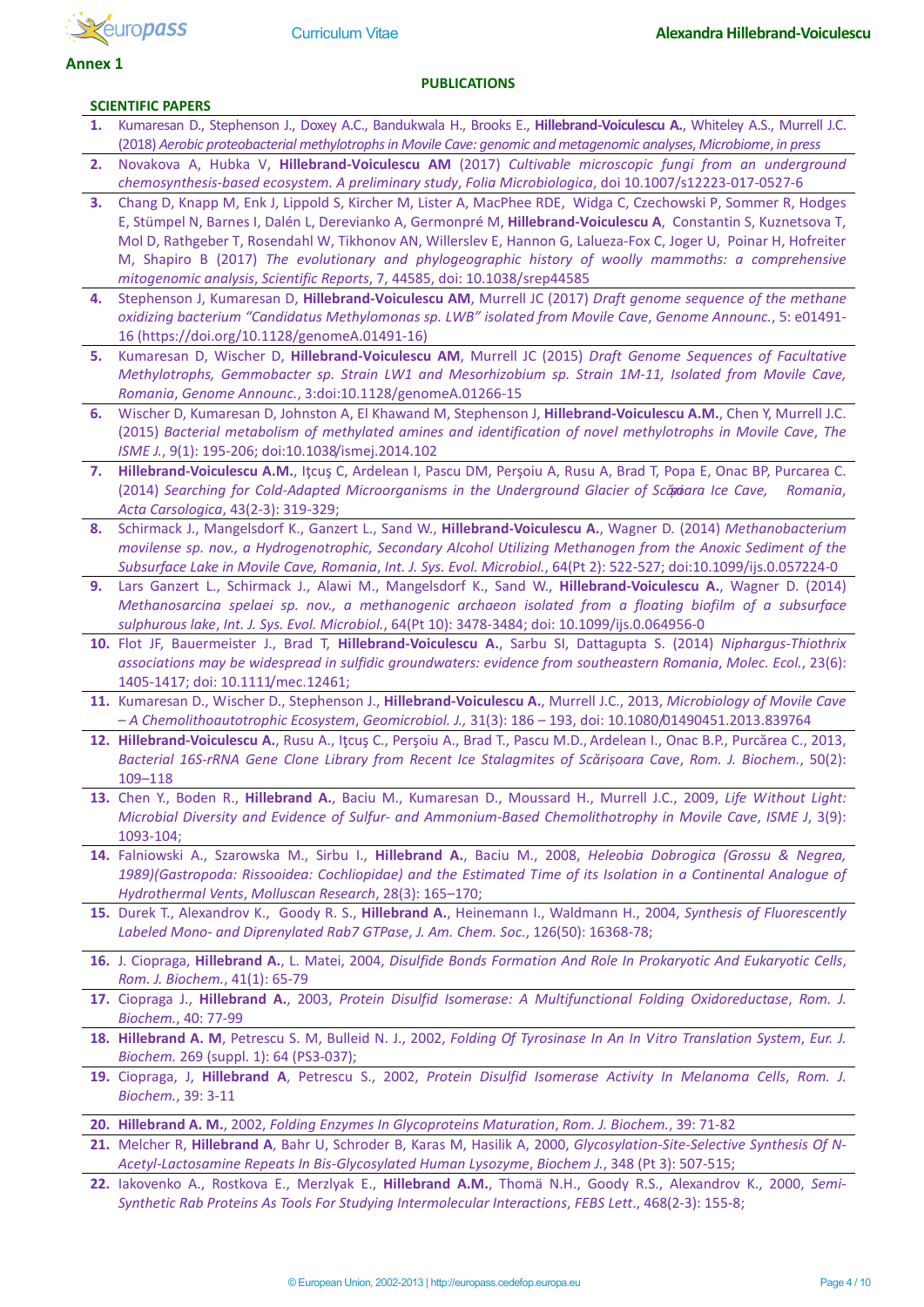

#### **BOOKS**

- **1.** Gaman Laura, Gîlcă-Vasile Marilena, **Hillebrand Alexandra Maria**, Vârgolici Bogdana, 2013, *Practical Guide of Biochemistry*, 2<sup>nd</sup> edition, Coord. Dr. Stoian Irina, *C.Davila* University of Medicine and Pharmacy Publishing House, Bucharest-2013, ISBN: 978-973-708-714-0;
- **2.** Gîlcă Marilena, Gaman Laura, Panait Elena, **Hillebrand Alexandra**, Bogdana Vârgolici, 2011, *Practical Guide of Biochemistry*, Coord. Dr. Stoian Irina, Ediţie revizuită, *C.Davila* University of Medicine and Pharmacy Publishing House, Bucharest-2011, ISBN: 978-973-708-638-9;
- **3.** Gîlcă Marilena, Gaman Laura, Panait Elena, **Hillebrand Alexandra**, Vârgolici Bogdana, 2010, Coord. Stoian Irina, *Practical Guide of Biochemistry*, *C.Davila* University of Medicine and Pharmacy Publishing House, Bucharest-2010, ISBN: 978-973-708-434-7;

#### **BOOKS CHAPTERS**

- **1. Hillebrand-Voiculescu AM**, *in press*, *Researches in sulphide based ecosystems*in *Cave Ecology*, Oana Teodora Moldovan, Lubomir Kovac si Stuart Halse (Eds.) Springer
- **2.** Kumaresan D, **Hillebrand-Voiculescu AM**, Wischer D, Stephenson J, Chen Y, Murrell JC, 2015, *Microbial life in unusual cave ecosystems sustained by chemosynthetic primary production* in *Microbial Life of Cave Systems*, *Life in Extreme Environments*, Summers Engel, A. (Ed.), Berlin, Boston: De Gruyter, vol. 3, pg. 215 – 230, ISBN: 978-3-11- 033988-8;
- **3. Hillebrand-Voiculescu Alexandra**, 2013, *L'Invisible Monde Souterrain de Dobrogea de Sud* în *Recherches Croisées en Dobrogea*, Coord. Jean-Paul Saint Martin, Ed. Amanda Edit, Bucharest, ISBN: 978-606-8567-14-3;
- **4. Hillebrand Alexandra**, 2008, *The Caves And Organisms' Adaptations To Their Environmental Conditions In Adaptation To Stress: Survival Condition And/Or Biodiversity Factor*, 205-217, Ed. Romanian Academy, ISBN: 979- 973-27-1540-0;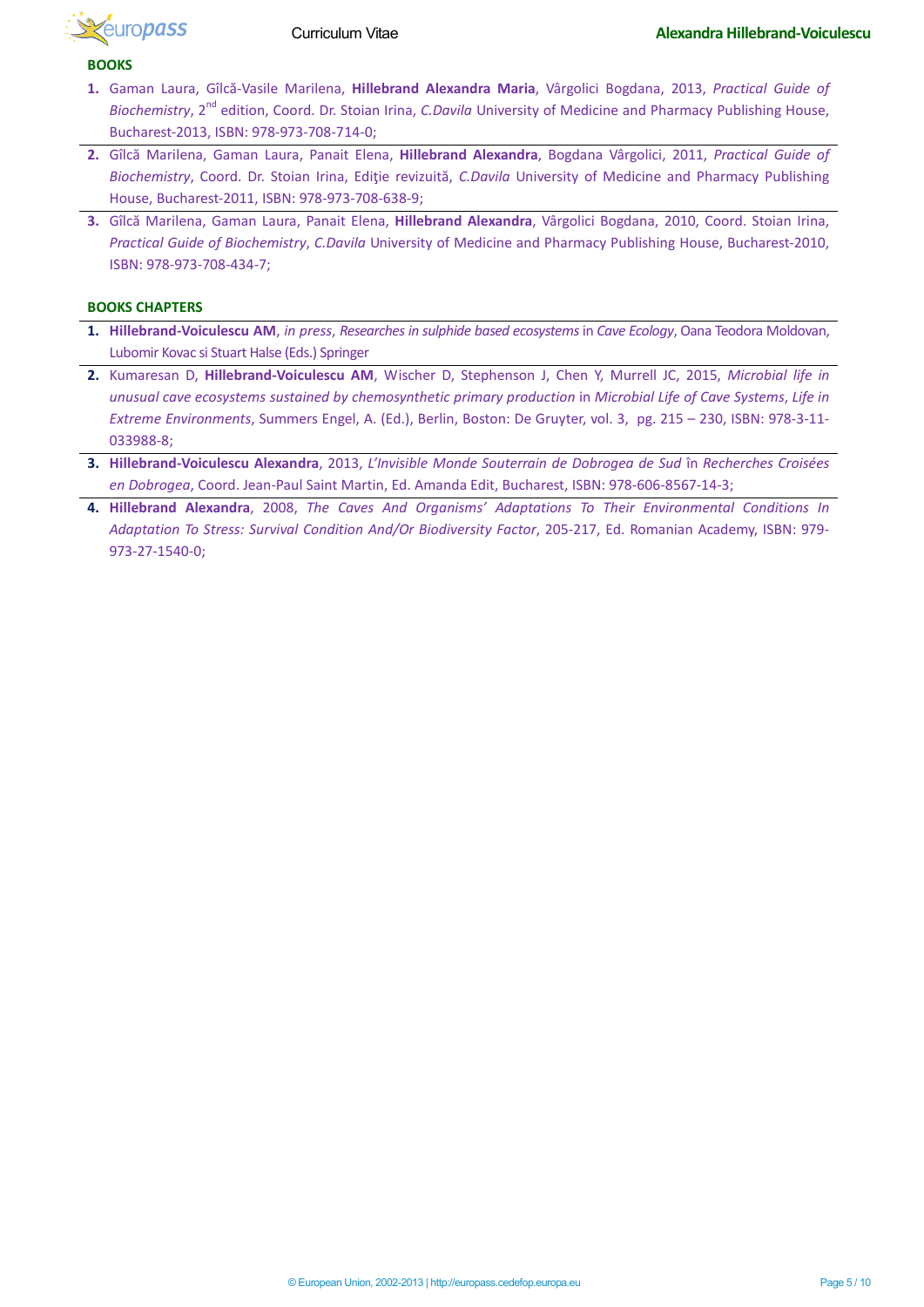

**Annex 2**

#### **SCIENTIFIC GRANTS AND PROJECTS**

#### **I.1. INTERNAŢIONAL GRANTS AND PROJECTS**

- **CO-APPLICANT** (Director of the Romanian team) (1 grant)
	- 2010 2013: *Microbial Food Webs In Movile Cave* (project no. NE/G017956/1) Director: Prof. Colin Murrell, Universitatea Warwick, Marea Britanie Financed by Natural Environment Research Council (NERC)
	- **COLLABORATOR** (2 grants)
		- 2016 2018: *Cave ice microbiom: metabolic diversity and activity in response to climate dynamics and anthropogenic pollution* (proiect ERANET-LAC, nr.25/2016) Director: Dr. Cristina Purcărea, Inst. of Biology, Bucharest, Romania Financed by ANCS-UEFISCDI
		- 1995 1997: *Signal Perception And Transduction In Plant - Fungus Interaction* Director de proiect: Dr. Ofelia Gozia, Inst. de Biochimie, Bucharest, Romania Financed by European Community

### **- NATIONAL GRANTS AND PROJECTS**

- **DIRECTOR** (5 grants)
	- 2007 2008: *A Model Of Microbial Communities Living In The Biofilms At The Sulphurous Thermal Water - Air Interface In Mangalia Aquipher Structure And Activity Variation (Movile Cave)* (project no. 235) Financed by the Romanian Academy
	- 2003 2004: *Determination of Protein-Disulfid Izomerases Oxidative States in the ER* (project no. 79, 82) Financed by the Romanian Academy
		- 2000: *ERp57 and other Protein Disulfid Isomerases Role in Tyrosinase Folding* (project no. 6136/B10) Financed by the Romanian Academy
	- 1999 2000: *Study of Depigmentation Mechanisms in Movile Cave Organisms* (project no. 5204/B7; 6032/A7) Financed by the Romanian Academy
		- 1999: *Study of ERp57 Involvement in Glycoprotein Folding Mechanism* (project no. 34/414) Financed by the Romanian Academy

### **COLLABORATOR** (8 grants)

- 2012 2015: *Resilience of hydrothermal systems against natural and anthropogenic disturbances* (project no. PN-II-PT-PCCA-2011-3.1-1619) Director: Dr. Constantin Marin, *E.Racoviţă* Institute of Speleology, Bucharest, Romania Financed by ANCS-UEFISCDI
- 2011 2015: *Biodiversity and Chronological Distribution of Microorganisms in the Perennial Ice Deposits of Scărişoara Cave Glacier (Romania)* (project no. PN-II-ID-PCE-2011-3-0742) Director: Dr. Cristina Purcărea, Institute of Biology, Bucharest, Romania Financed by ANCS-UEFISCDI
- 2009 2013: *Climate Archives In Karst – An Integrated Approch To The Study And Modeling Of Abrupt Climate Oscillations* (project no. PN-II-ID-PCCE-2008-1) Director: Dr. Silviu Constantin, *E.Racoviţă* Institute of Speleology, Bucharest, Romania Financed by CNCSIS
- 2007 2008: *Study of Pollutants Transfer Mechanisms in Karst* (project no. 107) Director: Dr. Constantin Marin, *E.Racoviţă* Institute of Speleology, Bucharest, Romania Financed by CNCSIS
- 2007 2008: *Rapid Climate Oscillations In Karst Deposits From Romania As Revealed By Isotopic And Paleomagnetic Proxies* (project no. CEEX 627/2005) Director: Dr. Silviu Constantin, *E.Racoviţă* Institute of Speleology, Bucharest, Romania Financed by National Agency for Research and Technology
- 2001 2002: *Role of Disulfide Isomerases in Glycoproteins Biosynthesis in Animal Cells* (project no. 33508) Director: Dr. Jeana Ciopraga, Institute of Biochemistry, Bucharest, Romania Financed by Romanian Ministry of Science and Technology
- 1996 1999: *Studies on Plants' Molecular Defence Mechanisms Against Pathogenic Agents, To Elaborate New Strategies To Increase Their Resistance To Diseases, With A Direct Impact On The Environment's Protection* (project no. 269) Director: Dr. Ofelia Gozia, Institute of Biochemistry, Bucharest, Romania Financed by the Romanian Ministry of Science and Technology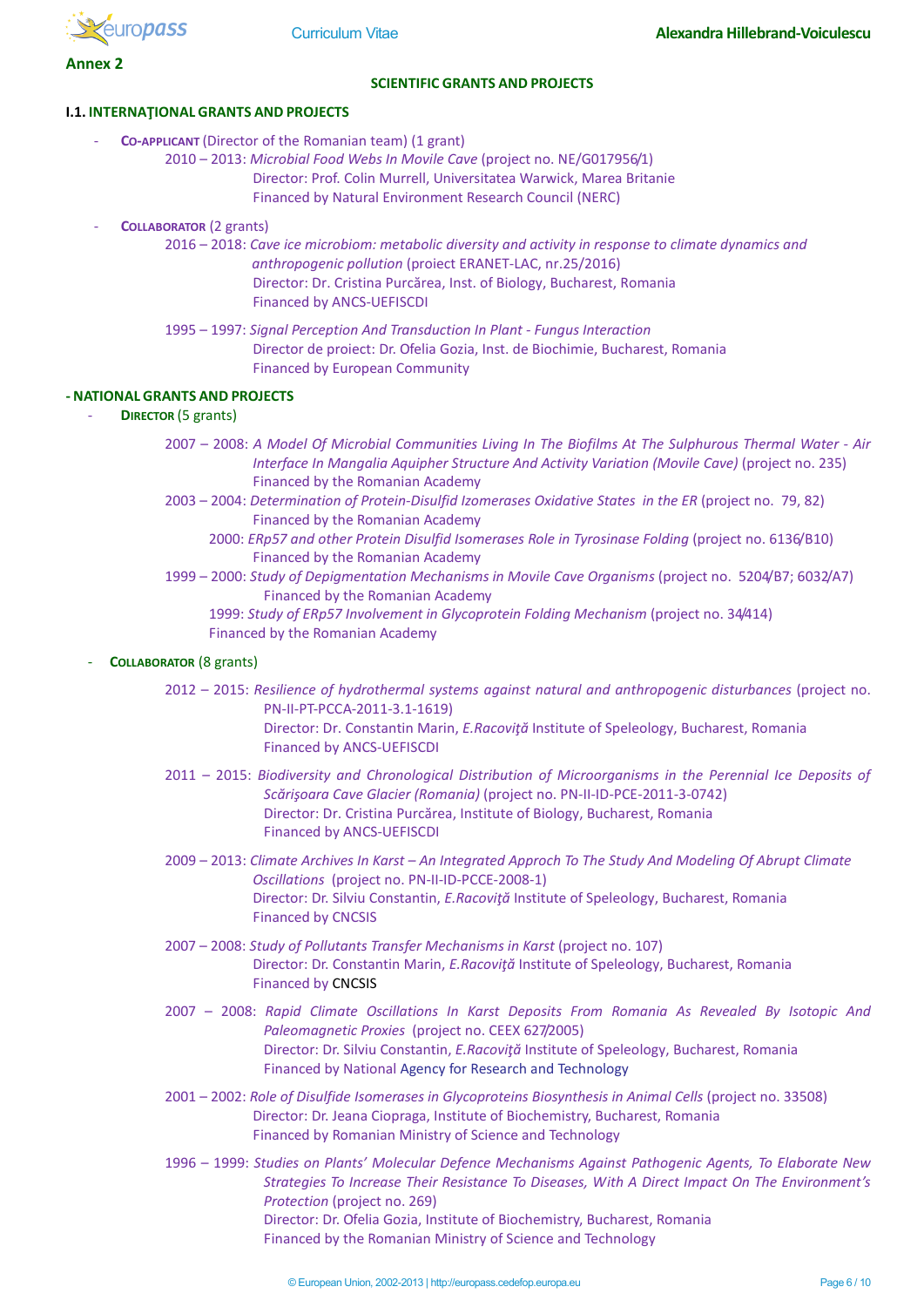

1995: *Trophic Net of the Chemosynthesis- Based Ecosystem of Movile Cave* (project no. 3919) Director: Dr. Şerban Sârbu, Grup for Underwater and Speleological Exploration Financed by Romanian Academy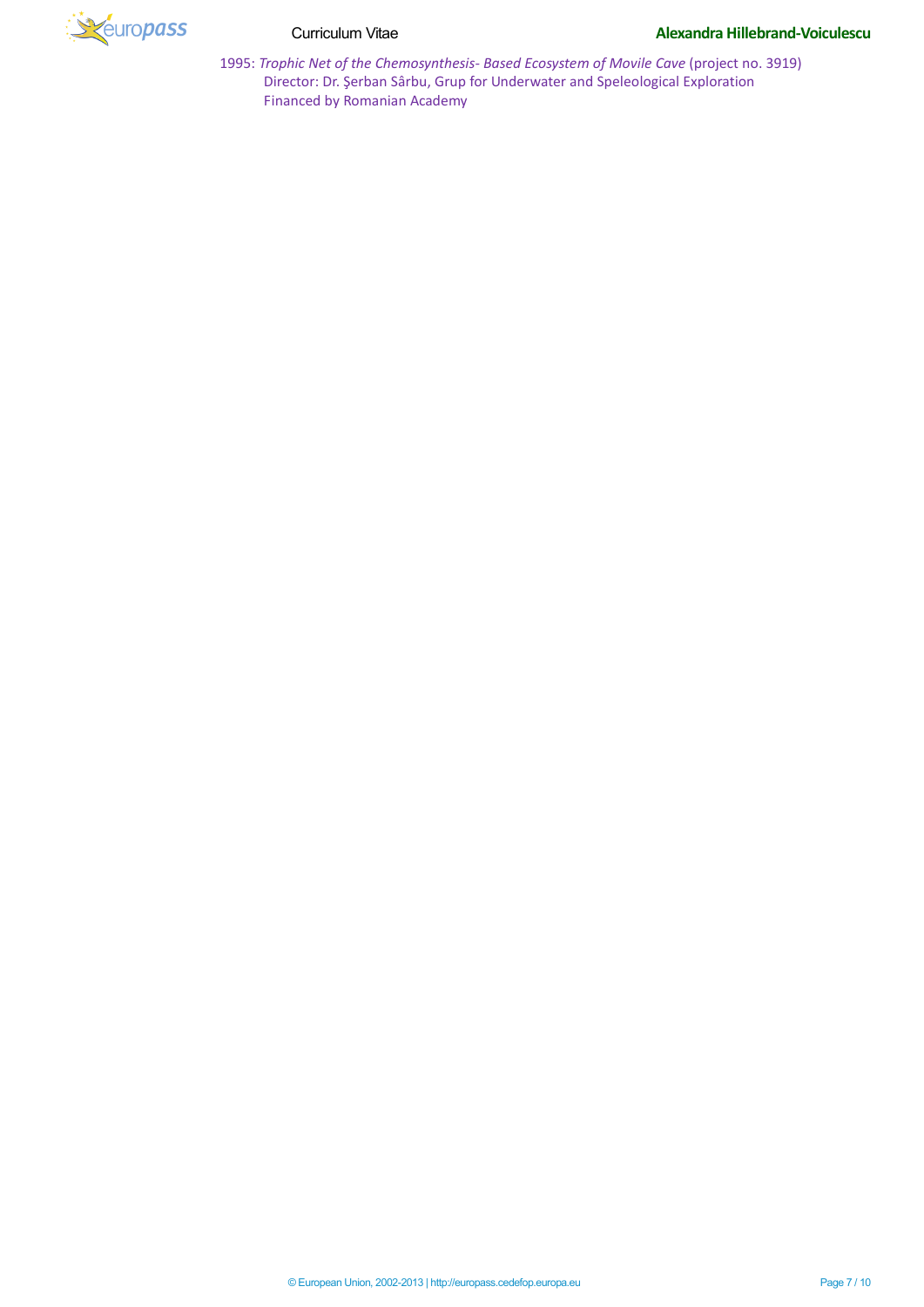

**Annex 3**

# **CONFERENCES, WORKSHOPS**

# - **INTERNAŢIONAL CONFERENCES, WORKSHOPS**

**1.** Porto, Portugal, 2015: *Habitability in the Universe: from the early Earth to exoplanets*, COST TD1308 Poster: *Rich Underground Extra-Terrestrial Systems May Thrive In Oxygen's Absence* – Hillebrand-Voiculescu A., Sarbu S., Popa R

**2.** Montana, USA, 2013: The 5th International Conference on Polar & Alpine Microbiology *Diversity of Ice Embedded Microorganisms From Scărişoara Cave, Romania* – Iţcuş C, Hillebrand-Voiculescu AM, Pascu D, Rusu A, Ardelean I, Perşoiu A, Brad T, Popa E, Onac BP, Purcărea C.

**3.** Leeds, United Kingdom, 2013: Workshop: *Life in The Cold*

Poster: *Cultured And Uncultured Microorganisms From Perrennial Cave Ice* – C. Iţcuş, A.Hillebrand-Voiculescu, D.M. Pascu, A.Perşoiu, T.Brad, C.Purcărea

**4.** South Hadley, MA, USA, 2013: Gordon Research Conference, Applied and Environmental Microbiology: *Exploring and Exploiting the Depths of the Microbial Biosphere*

Poster: *The Microbiology of Movile Cave – A Unique Chemolithoautotrophic Ecosystem* – D. Kumaresan, D. Wischer, J. Stephenson, A. Hillebrand-Voiculescu, A. Crombie, J.C. Murrell

**5.** Brno, Czech Republic, 2013: The 16<sup>th</sup> International Congress of Speleology Lecture: *Microfungal community of Movile Cave, Romania* – A. Nováková<sup>\*</sup>, V. Hubka, Š. Valinová, <u>A.M. Hillebrand –</u> Voiculescu

**6.** Brno, Czech Republic, 2013: The 16<sup>th</sup> International Congress of Speleology Lecture: *Unravelling Underground Ice Microcosms* – A. Hillebrand-Voiculescu, C. Iţcus, A. Rusu, E. Popa, D. Pascu, I. Ardelean,

- A. Perşoiu, T. Brad, B. Onac, C. Purcărea
- **7.** Brno, Czech Republic, 2013: The 16<sup>th</sup> International Congress of Speleology Poster: Perennial Underground Ice Sediments Host A Diversity Of Microorganisms - C. Itcus, A. Hillebrand-Voiculescu, D. Pascu, I. Ardelean, A. Perşoiu, T. Brad, B. Onac, C. Purcărea
- **8.** Bucharest, Romania, 2012: International Scientific Session of the Institute of Biology Lecure: *Microbial Diversity in the Subterranean Ice Deposits of Scărişoara Cave* – A.M. Hillebrand-Voiculescu, C. Iţcuş, A. Rusu, I. Ardelean, D. Pascu, A. Perşoiu, T. Brad, E. Popa, B. Onac, C. Purcărea
- **9.** Bucharest, Romania, 2012: International Scientific Session of the Institute of Biology Poster: *Cell Growth and DGGE Analysis of Microorganisms from Ice Sediments in Scărișoara Cave – A.M. Hillebrand-*Voiculescu, C. Iţcuş, A. Rusu, I. Ardelean, D. Pascu, A. Perşoiu, T. Brad, E. Popa, B. P. Onac, C. Purcărea

**10.** Kosice, Slovak Republic, 2012: The 21<sup>st</sup> International Conference on Subterranean Biology Lecure: *Preliminary Results On Microfungal Community Of Movile Cave, Romania* – Nováková, A., Hubka, V., Hillebrand-Voiculescu, A.M. (Lecture presented by dr. A. Nováková)

**11.** Barzio/Milano, Italy, 2012: The 5<sup>th</sup> International Workshop on Ice Caves (IWIC-5) Poster: *Microbial Biodiversity In Ice Sediments From Scărisoara Ice Cave (Romania)* – A. Hillebrand-Voiculescu, C. Iţcuş, A. Rusu, A. Perşoiu, T. Brad, E. Popa, B.P. Onac, C. Purcărea

**12.** Bucharest, Romania, 2012: Conference *Dobrogea. Entre Terre Et Mer, L'Ampreinte du Temps Et Du L'Homme* Lecture: *Le Monde Souterrain Invisible De Dobrogea Du Sud* – A.M. Hillebrand-Voiculescu

**13.** Bucharest, Romania, 2011: The 3<sup>rd</sup> International Symposion on Black Sea Reagion Geology Lecture**:** *Limanu And Movile Caves – Two Completely Different Natural Reserves, Parts Of One Natura2000 Site* – A. Hillebrand

- **14.** Warwick, UK, 2011: Minisymposion of the School of Biological Sciences Lecture: *Looking For Bugs In Romania's Caves* – A. Hillebrand
- **15.** Russia, 2010: Minisymposion of the 2<sup>nd</sup> Molecular Zoology summer school Lecture: *About the peculiar ecosystem of Movile Cave* – A. Hillebrand
- 16. Postoina, Slovenia, 2010: The 20<sup>th</sup> International Conference on Subterranean Biology Poster: *Microscopic Fungi Isolated From Several Caves In Romania* – A. Nováková, T. Brad, O. T. Moldovan, A. Hillebrand

17. Cairns, Australia, 2008: The 12<sup>th</sup> International Symposion of the Society for Microbial Ecology Edinburgh, UK, 2008: The 163<sup>rd</sup> Meeting of the Society of General Microbiology

Poster: *Life Without Light: Bacterial, Archaeal And EMarea Britaniearyotic Communities In A Sulfur- And Methane- Driven Ecosystem (Movile Cave, Romania)* – Y. Chen, L-Q. Wu, R. Boden, A. Hillebrand, D. Kumaresan, H. Moussard, M. Baciu, Y-H. Lu, J.C. Murrell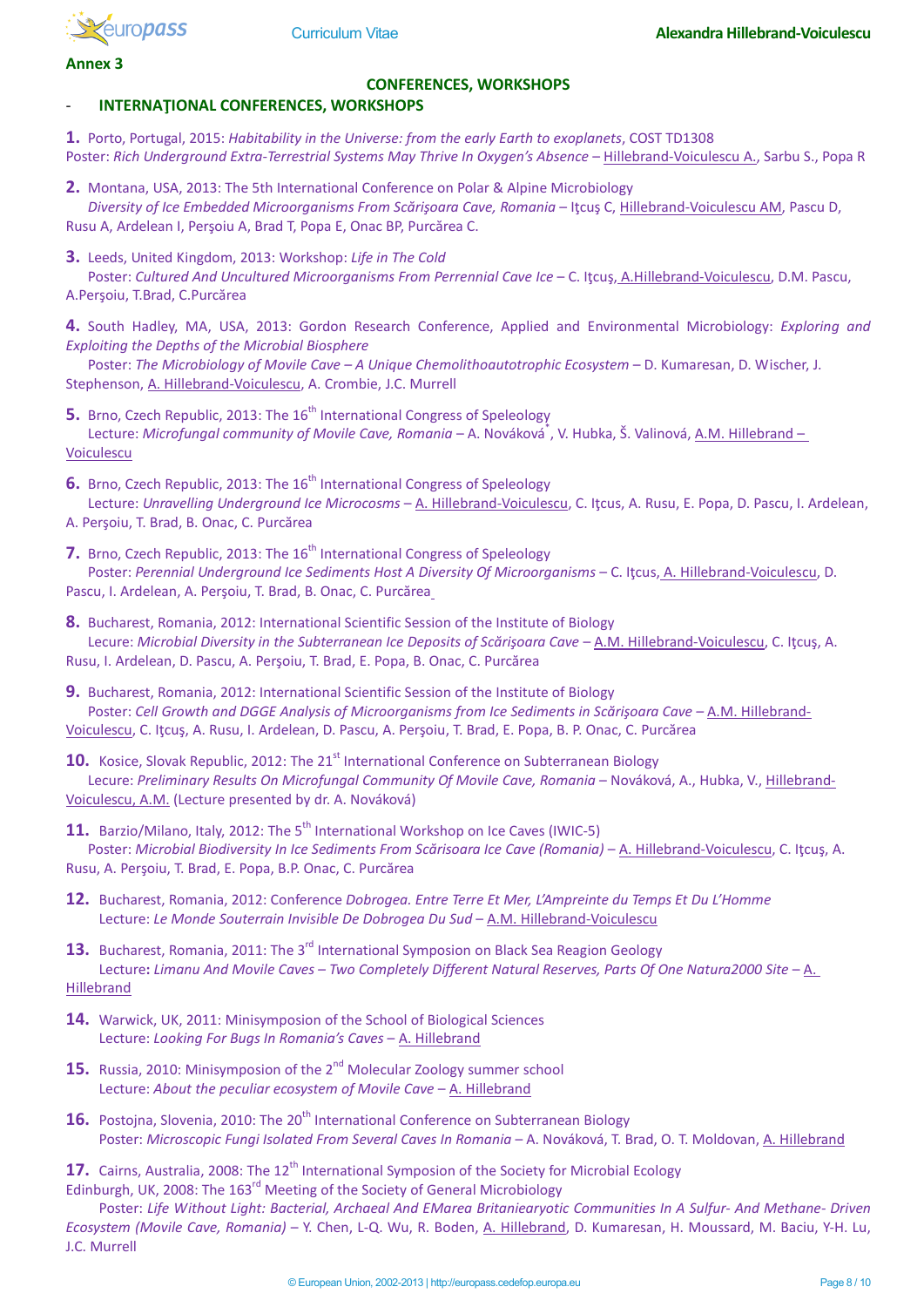

- 18. Cluj, Romania, 2006: The 18<sup>th</sup> International Congress of Biospeleology: 100 Years of Biospeleology Poster: *Preliminary Data On Depigmentation Mechanism In An Endemic Leech Species Living In Movile Cave - Haemopis caeca* – A. Hillebrand
- **19.** Istanbul (Turkey), 2002: Forum of Young Scientists Lecture: *Folding Of Tyrosinase In An In Vitro Translation System* – A. Hillebrand, Ş. Petrescu, N. Bulleid
- **20.** Spetses (Greece), 2002: FEBS advanced course *Chemical Probes in Biology* Istanbul (Turkey), 2002: The  $28<sup>th</sup>$  FEBS Meeting Poster: *Folding Of Tyrosinase In An In Vitro Translation System* – A. Hillebrand, Ş. Petrescu, N. Bulleid
- **21.** Cluj (Romania), 2001: The 2<sup>nd</sup> International Conference of the Romanian Scienty of Biochemistry and Molecular Biology Poster: *Maturation of Tyrosinase in the Endoplasmic Reticulum* - A.M. Hillebrand, N. J. Bulleid
- **22.** Spetsai (Greece), 2000: FEBS course, *New dimensions in the regulation of gene expression* Bucharest (Romania), 2000: The 29<sup>th</sup> International Conference of Immunology Poster: *Chemo-Enzymatic Synthesis Of The Fluorescent Complex Rab7:GDP Dissociation Inhibitor* – A.Ceacăreanu: A.Hillebrand; K.Alexandrov
- **23.** Bologna (Italy), 1999: European Cell Biology (ECBO 99) Poster: *Tyrosinase Interacts With ERp57 During Its Maturation* – A. Hillebrand; N.Nichita-Brânză; J.Ciopraga; S.Petrescu
- **24.** Edinburgh (UK), 1998: The 7<sup>th</sup> International Congress of Plant Pathology Bucharest (Romania), 1998: The 1<sup>st</sup> Interantional Conference of the Romanian Society of Biochemistry and Molecular Biology Poster: *Mechanism Of Potato Tuber Defense Induced By Fusarium Oxisporum Lipids* – O.Gozia; J.Ciopraga; A. Hillebrand;
- R.Tudor; F.Niţu; M.Lungu; L.Brezuică
- **25.** Bucharest (Romania), 1997: Romanian British Workshop: *Perspectives in Glycobiology* Poster: *In Vitro Studies Of Peroxidases Involvement In Potato Tuber Defense* - A. Hillebrand; L.Brezuică; O.Gozia
- **26.** Bucharest (Romania), 1995: The 7<sup>th</sup> International Conference of Immunology Poster: *Immunomodulatory Properties Of A Bacterial Extract – Cantastim* – A. Sălăgeanu; A. Hillebrand; G.Szegli

## - **NATIONAL CONFERENCES & MEETINGS**

- **1.** Bucharest, Romania, 2010: Annual Scientific Session of the Institute of Biology of the Romanian Academiy Poster: *Diversitatea Microorganismelor În Straturi De Gheaţă Izolate Din Gheţarul Scărişoara* (*Microorganisms Diversity In Ice Layers Isolated From Scărişoara Glacier*) – A. Rusu, R. Filimon, E. Popa, A. Hillebrand, A. Perşoiu, B. P. Onac, C. Purcărea
- **2.** Bucharest, Romania, 2008: : Annual Scientific Session of the *E. Racoviţă* Institute of Speleology Lecture: *Molecular Techniques used in the study of underground ecosystems - A. Hillebrand, A. Dragu*
- **3.** Călimănești Căciulata, Romania, 2008: The 30<sup>th</sup> National Conference of Chemistry Poster: *Study on Some Polluants Transfer in Karstic Environment* – A. Tudorache, C. Marin, A. Hillebrand, V. Drăguşin

**4.** Sinaia, Romania, 2008: Workshop interdisciplinar: *Karstic Elements Vulnerability in Natural Protected Areas* Lecure: *Quo Vadis Mehedinți Plateau Geopark?* - A. Hillebrand, C. Lascu, V. Drăgușin, E. Isverceanu;

**5.** Sinaia, Romania, 2008: Interdisciplinary Workshop: *Karstic Elements Vulnerability in Natural Protected Areas* Poster: *Characterisation of Karstic Aquifers' Polluants Behaviour - A.Tudorache, C.Marin, A.Hillebrand, V. Drăgușin, I. Povară* 

**6.** Bucharest, Romania, 2008: Workshop: *Extremophilic Microorganisms: Molecular Adaptations And Bionanotechnological Applications*

Lecture: *The Caves, Peculiar Habitats For Microorganisms* - A. Hillebrand

- **7.** Bucharest, Romania, 2007: Advanced course: *Adaptation to stress: survival condition and/or biodiversity factor* Lecture: The caves and the organisms' adaptations to their peculiar environmental conditions - A. Hillebrand
- **8.** Bucharest, Romania, 2006: *85 Years of the Emil Racoviţă Institute of Speleology Foundation* Lecture: *Management Plan of Limanu Cave Natural Protected Aria - A. Hillebrand*
- **9.** Bucharest, Romania, 2003: Annual meeting of the Romanian Society of Biochemistry and Molecular Biology Poster: *In Vitro And In Vivo Study Of PDIs From B16-F1 Melanoma Cells* – J.Ciopraga, A. Hillebrand
- **10.** Bucharest (Romania), 2002: Annual meeting of the Romanian Society of Biochemistry and Molecular Biology Poster: *Thiol Oxidoreductase From Mouse Melanoma Cells* – J.Ciopraga, A. Hillebrand, L. Matei
- **11.** Bucharest (Romania), 2000: Annual meeting of the Romanian Society of Biochemistry and Molecular Biology Poster: *ERp57 Cooperation With Chaperon Molecules During Tirosinase Folding* – A. Hillebrand; N.Nichita-Brânză;